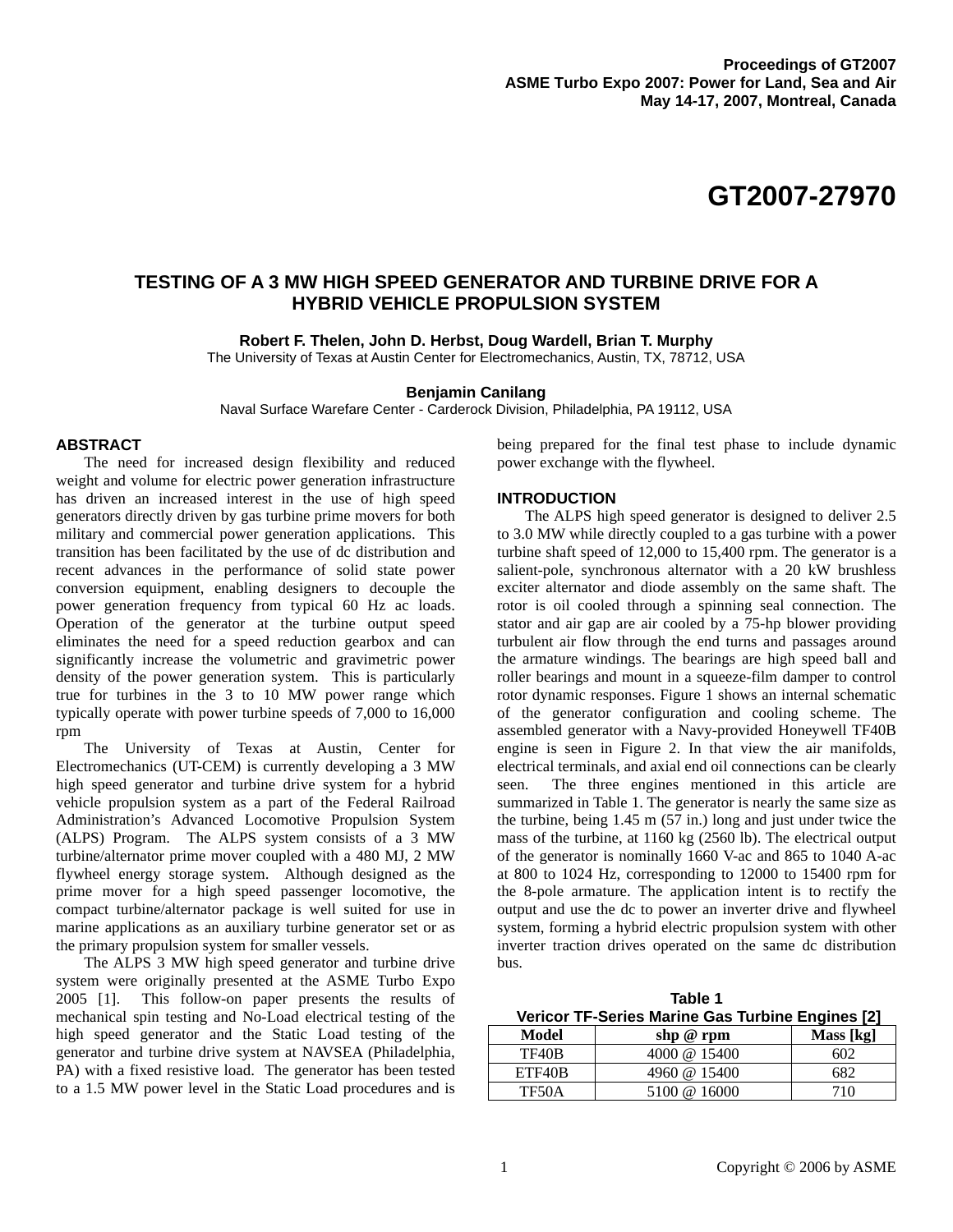

**Figure 1. ALPS HS-Generator lubrication and cooling schematic** 



**Figure 2. ALPS HS-Generator mounted with a Navy TF40B engine (1700 kg, as shown)** 

The ALPS high speed generator was first completed for testing in January 2001. It progressed through the No-Load test plan until Run #31 in June 2001 when the rotor winding insulation failed. The rotor assembly failed at three points, all of which were precipitated by the effects of high spin forces on the rotor components. A more detailed description of these failures and the corrective action taken is given in reference [3], however, a summary is given here.

One point of failure was caused by the scrubbing of wire insulation by movement of the rotor laminations. The stresses associated with the high rotational speed made conventional techniques of keying the lamination core to the shaft for torque infeasible. In order to maintain contact and adequate friction to transmit full load torque at maximum speed, it was necessary to assemble the core to the shaft with a very aggressive radial interference fit. Therefore, the lamination core was installed with an interference fit of 0.635 mm (0.025 in.), on a 135 mm (5.3 in.) shaft diameter. The laminations went to a slightly conical shape as they cooled to the full interference. This in turn provided a softened lamination stiffness and resistance to radial growth. Consequently, the laminations were able to move during the spin up and down, in such a way that the insulation on the rotor field winding was abraded. The redesign of the rotor included axially-stiffer end plates on the lamination core to prevent the conical deformation.

The rotor was designed with oil-cooled aluminum wedges in between the salient pole windings to provide support and cooling for the windings. The earlier rotor wedges failed at high stress regions, forming cracks and oil leaks. The wedges were redesigned to be made from a single piece of stock and used compression plugs in holes to eliminate all welds in the fabrication. Some regions were reshaped to further lower stress concentrations.

The third failure point involved an insulation failure that appeared to be caused by spin forces on trapped debris which pushed through the double Kapton™ insulation layer in the spinning diode region. The rotor redesign included several changes to improve the robustness of insulation and the removal of any foreign matter.

# **NOMENCLATURE**

- ALPS Advanced Locomotive Propulsion System, an R&D technology demonstration program of the Department of Transportation, Federal Railroad Administration.
- UT-CEM The University of Texas Center for Electromechanics, Austin, TX
- NAVSEA Naval Sea Systems Command
- NSWCCD-SSES Naval Surface Warfare Command, Carderock Division – Ships Systems Engineering Station.
- TTCI Transportation Technology Center, Inc., a wholly owned subsidiary of the American Association of Railroads, located east of Pueblo, CO.
- MGTE Marine Gas Turbine Engine

# **NO-LOAD TESTING**

The No-Load test plan for the high-speed generator called for a hydraulic motor and speed-increasing gearbox as a spin source. The rotor was first tested in a dummy stator, which held the bearings and oil cooling passages while providing ready access to the rotor for instrumentation and inspections. Figure 3 is a view of the rotor and dummy stator being installed for testing. The hydraulic motor, gearbox, and torque meter are seen already in place.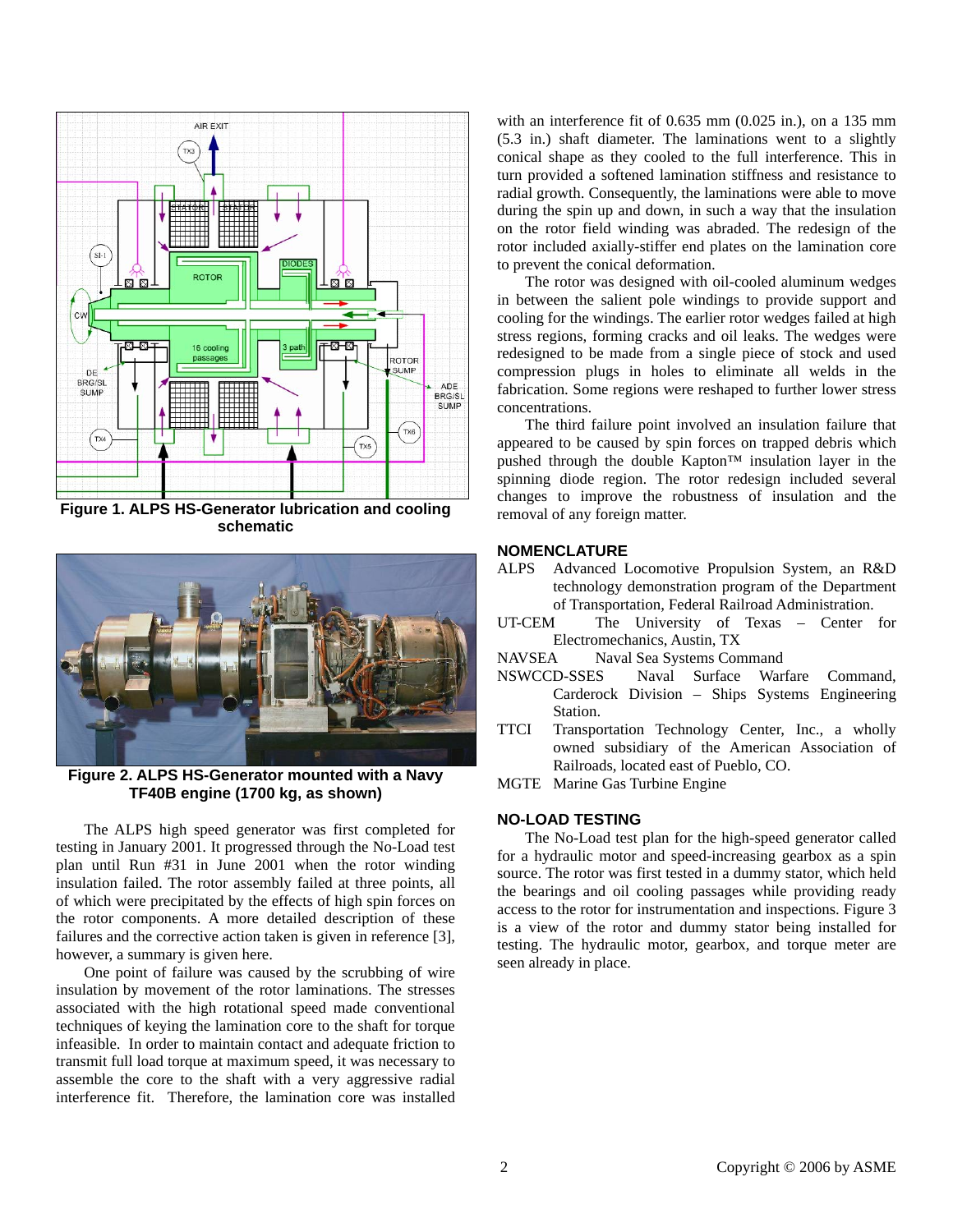

**Figure 3. High-speed generator rotor and dummy stator tube during installation** 

The graph of Figure 4 is a summary view of the No-Load test progress through a speed range to 105% of 12,000 rpm. During the speed run-up, the modes of vibration and the radial growth of the machine were closely monitored. At first, the rotor oil cooling was not employed so that a dry rotor baseline of the rotor dynamics might be established. Then the oil cooling circuit was turned on to observe any changes in balance or natural frequencies. Finally, the dummy stator was replaced with the wound stator so that testing of the open-circuit and short-circuit electrical characteristics might be conducted.



**Figure 4. Summary view of No-Load testing phases** 

The rotor assembly improvements resulted in a 5% to 8% decrease in radial growth and an improvement in the matched growth ratio of end turn banding to the rotor lamination/wedges from 173% down to 114%.

The rotor oil cooling wedges maintained their integrity and the rotor was successfully tested with oil circuits flooded. The rotor cooling flow, however, was observed to decrease with speed and the spinning induced a back pressure not previously accounted for. Some hydraulic supply changes were executed to increase delivery pressure and changed the supply from essentially a pressure-source supply to more of a flow-source supply which would compensate for the back-pressure changes with speed.

During the spin tests, the torque meter registered a total of 55 kW shaft power at 12,000 rpm. A complete analysis of losses is beyond the scope of this paper and may be covered in a future presentation.

Electrical testing started with open-circuit voltage characterizations. Figure 5 shows a typical three-phase voltage recording. The evident space harmonics were not unexpected. During the winding of the stator armatures it was found that the skewed slot design intended was too difficult to execute in such a compact generator structure. Consequently, the stator lamination slots were allowed to be built straight, at the cost of additional  $11<sup>th</sup>$  and  $13<sup>th</sup>$  harmonics in the voltage waveform. The generator stator is built with four parallel windings per phase and current is conducted out by way of four 3-phase terminals. The voltage measurements were able to establish a variation of less than 0.2% in voltage magnitude among the parallel windings and among the three phases.

During the open-circuit voltage tests, the torque meter registered a total of 80 kW shaft power at 1170  $V_{\text{[L-N]}}$  (120%). This represents the windage and bearing losses plus the lamination core losses and field excitation losses.



**Figure 5. Three phase open circuit voltage waveform** 

The short-circuit current tests were plagued with sensor cross-talk at first but eventually the leads and Hall-based, wide band, current transducers could be placed in such a way to minimize those measurement errors. Figure 6 shows the threephase currents: the harmonics are greatly reduced but the phase to phase magnitude differences are a bit higher. The variation from norm for these currents were measured at 2.2%.

During the short-circuit current tests, the torque meter registered a total of 130 kW shaft power at 1320 A (150%). This represents the windage and bearing losses plus the winding I<sup>2</sup>R losses and field excitation losses. Post-test inspections showed that temperature indicating labels on the rotor end turns registered a maximum 170°C, compared to a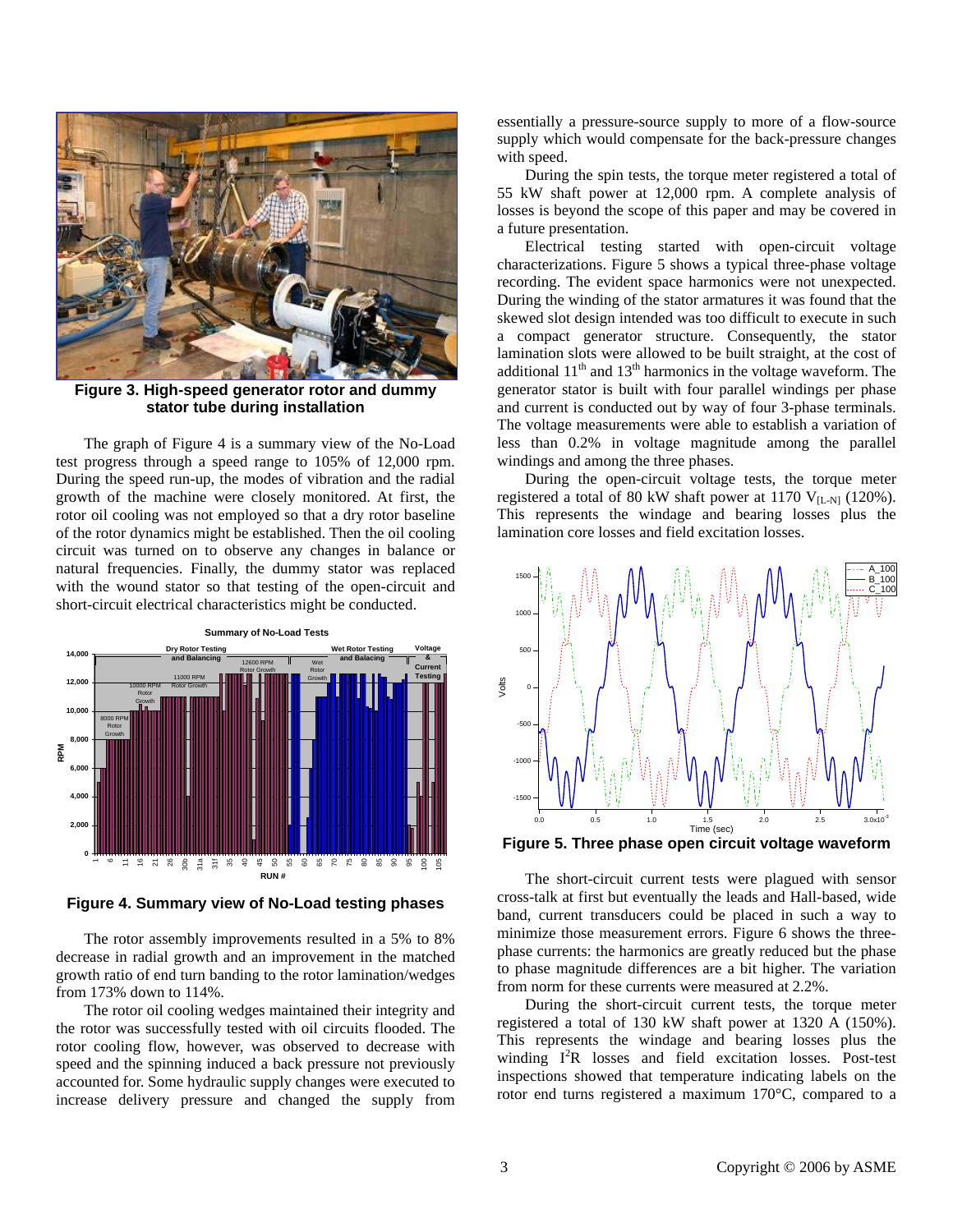design limit of 220°C. The highest recorded stator winding temperature was briefly 192°C during the 1320 A test.



# **STATIC LOAD TESTING**

The Static Load testing was conducted at the US Navy Small & Medium Turbine Test Facility at the Navy Surface Warfare Center – Carderock Division in Philadelphia, PA. Eighteen runs were conducted over three months with six runs exceeding 1 MW to the resistor load. A Navy ETF40B engine with Full-Authority Digital Engine Control (FADEC) was directly coupled to the generator. The electrical output was rectified and fed to a dc resistor load bank. Power to the load was controlled both by adjustments in resistor value between runs and by adjusting the excitation current during the run. Figure 7 shows the installation of the generator in the Navy's test cell.



**Figure 7. View of high-speed generator installed in turbine test cell with ETF40B engine** 

The other major components employed in this phase of testing were the rectifier and the load resistor. The rectifier is an air-cooled, 3-phase, full diode bridge, using two fast recovery diodes in parallel at each position. The rectifier has been fully described previously in [1]. The Static Load tests were begun using a 1.3 MW locomotive braking rheostat as the load resistor (Figure 8). Later, as higher power levels were desired, a load bank was leased from the Transportation Techology Center, Inc (TTCI). This load bank is capable of switched configurations ranging from 1 to 3.5 MW in the 2 kV-dc set up (Maximum capability is 8 MW dissipation at lower voltage). Figure 9 shows the larger load bank being moved into position for hookup to the rectifier output.



**Figure 8. Locomotive braking resistor being installed for loading up to 1.3 MW** 



**Figure 9. Positioning 3.5 MW resistor load bank for higher power Static Load tests** 

The bar graph in Figure 10 is a summary view of the Static Load testing sequence. The runs showing less than 12,000 rpm (wider bars, left axis) were conducted in the Idle control mode, which holds a constant gas producer speed, and the power turbine or generator speed is determined by the level of electrical load. The 12,000 rpm and above runs are in a Run control mode which regulates fuel to maintain a constant power turbine (output) speed. On Run # 5 the speed was increased to 105% (12,600 rpm) to record the machine vibration data up through that point. The darker, narrow bars represent the power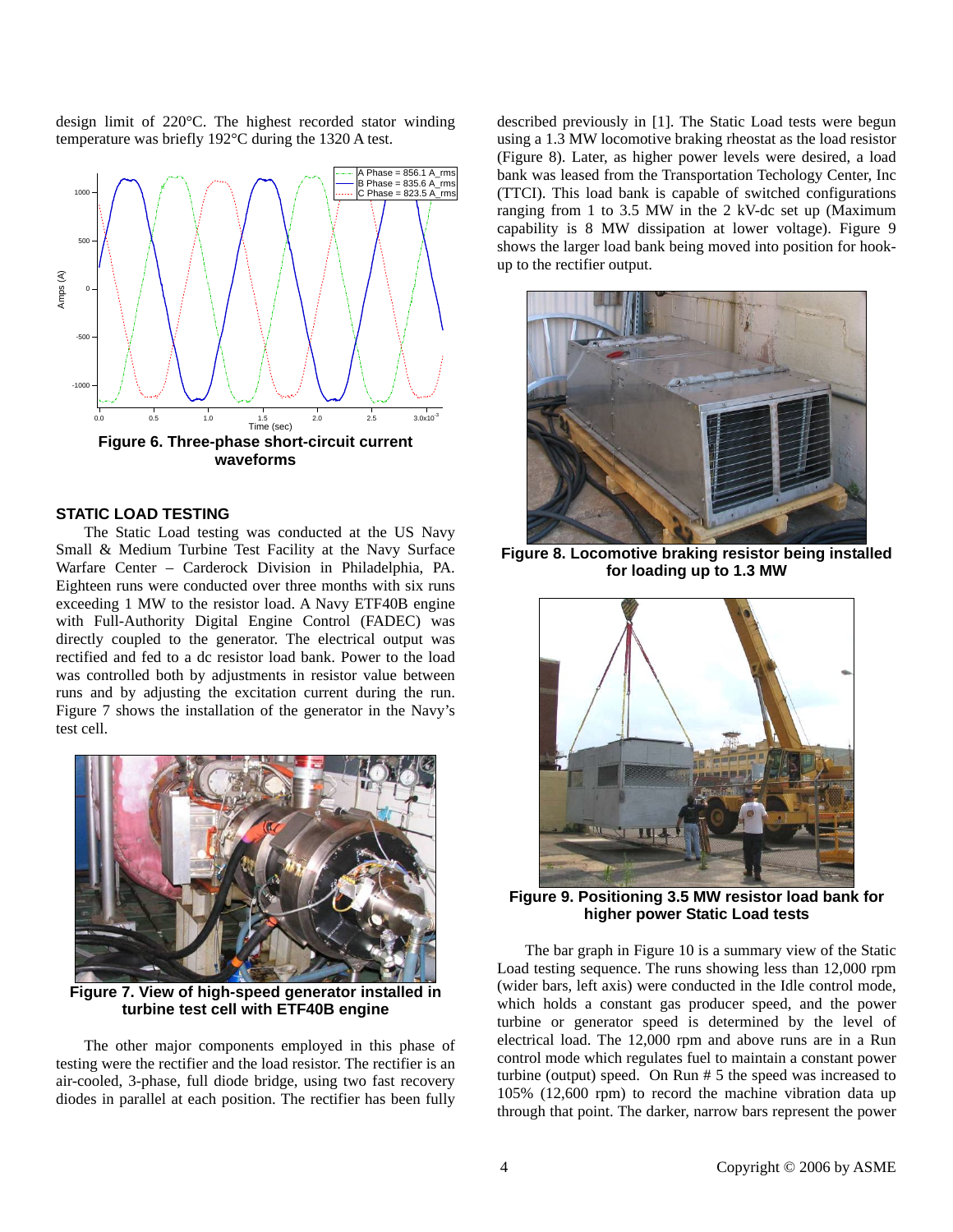level (right axis) to which the electrical load was adjusted: Run #17 has the maximum power attained at 1500 kW.

Four inadvertent "Emergency Stop" trips occurred in the course of testing. The trip control event was found to be benign, specifically turbine or generator overspeed upon dropped load did not occur. The highest speed recorded after a trip was 12,300 rpm. The first trip in Run #3 was simply a bad parameter setting in the turbine controls, resulting in a false over-speed detection.

In Run #16, the air cooling duct worked itself free enough to blow out a rubber coupling piece. The loss of air cooling pressure resulted in a successful "E-Stop" control sequence. Run #17 tripped the Generator Protection Circuit (GPC) shortly after coming to the 1.5 MW load level. The GPC includes a function to sum the currents from each of the four 3-phase terminals to see that the "neutral" current does not exceed its threshold. This function precipitated the trip but unfortunately insufficient high-speed recording channels did not allow a capture of the twelve currents to corroborate the fault. The parameter magnitudes were being recorded at 1 sample per second and that record showed the summed currents to be running about 5 amps, whereas the trip threshold was set at 80 amps. Assuming that the GPC had falsely tripped, the neutral current function was defeated for the next run and the parameters were wired for real-time monitoring on the data acquisition computer screen. Later internal machine inspections failed to show any damage that might be due to or cause such a failure.



**Figure 10. Summary view of Static Load Testing showing speed and power levels for each test** 

Run #18 was the final run and was conducted the same day after the Run 17 E-Stop event. In this Run, the generator was brought up to the 1.25 MW level to repeat previous run data. Slight differences in excitation level and machine temperatures made the test engineers wary. When the at-power stator winding temperature was seen to climb to the self-imposed test limit, the engineer aborted the run. After this, the machine was brought back to the UT-CEM lab in Austin, TX for disassembly and diagnostic inspections.

The power rating of an electric machine is determined by the limits imposed by such factors as magnetic field saturation, shaft torque capability, and insulation temperature. The former are representative of fairly predictable material property selections. The temperature limit, however, is determined by not only insulation material properties, but also the thermal dynamics of the machine losses and the effectiveness of its cooling solutions. With the as-built oil and air cooling systems and machine efficiencies of this prototype, tests were conducted to project the limit of steady-state power capability for the generator. Four different power levels were sustained long enough for the generator to reach a thermal steady-state condition (about 30 minutes at power). Based on the recorded results from these runs, the graph of Figure 11 was produced.



**Figure 11. Map of generator temperature with power including a "hot spot" temperature estimate.** 

Two embedded temperature sensors monitor the center of the armature windings in slot #12 and #24 (two other slot sensors had failed during manufacturing). A preliminary test was conducted after the stator was first wound to gauge the resistance of the stator cooling passages to air flow. That test revealed a distribution among the numerous paths having a 6.1% SD around the mean air flow rate. The worst case slots showed air flows of only 66% of the mean, however. Slot #24 was very nearly an average flow slot and slot #12 exhibited a 20% higher flow rate.

Based on these observations, it was decided to predicted a hot spot temperature that would have a temperature rise 50% higher than the temperature rise in a slot with average air flow resistance (e.g., slot #24). In the four tests represented in Figure 11, the cooling air temperature is supplied at  $\sim 70^{\circ}$ C due to compressive heating by the blower (50°C over ambient). The estimated hot spot temperature is calculated, then, from the measured slot #24 temperature rise over the supply air temperature or, in formulation:

$$
T_{HS} = (T_{24} - T_{AS}) \times 1.5 + T_{AS}
$$
 (Eq. 1)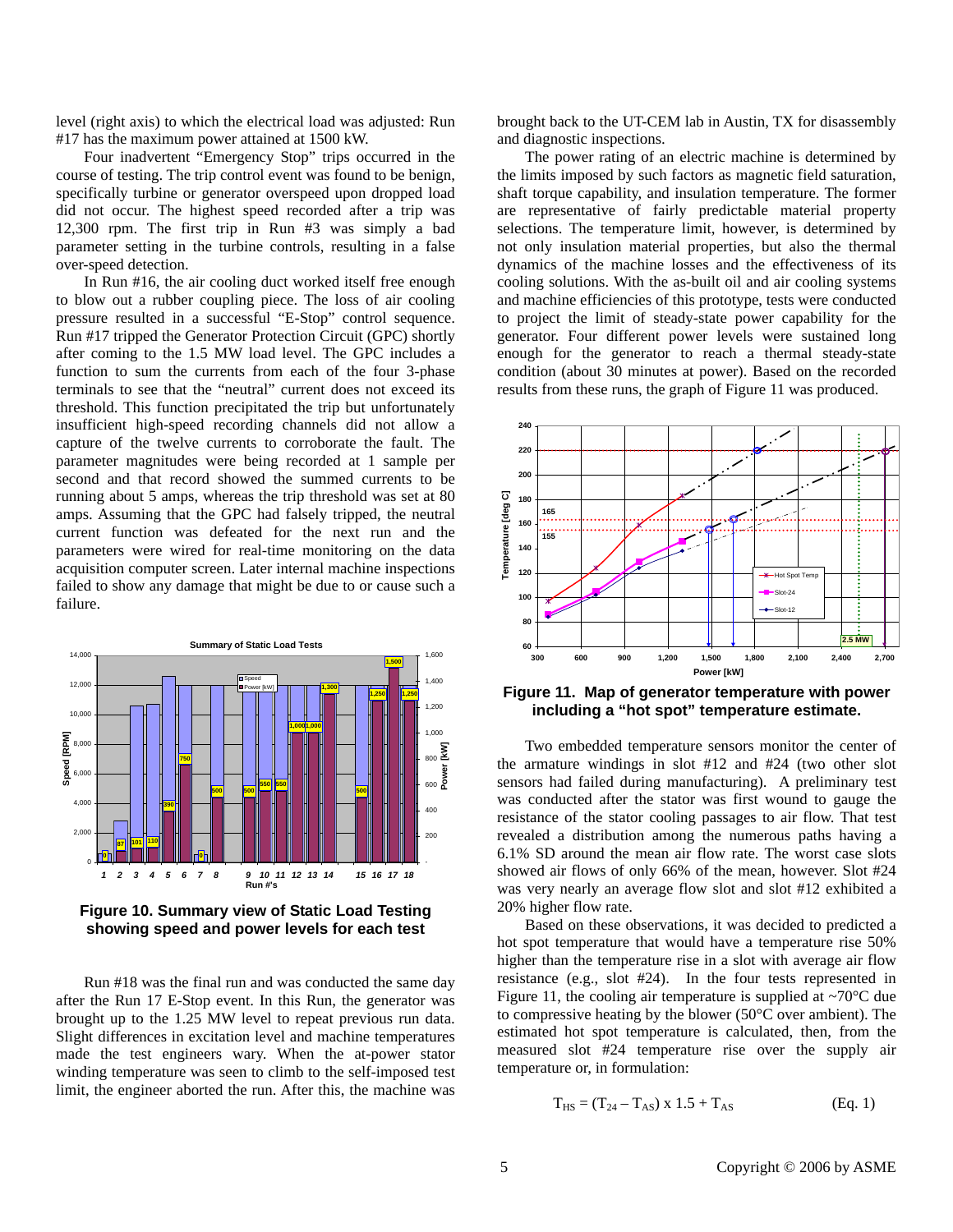As a conservative operator's limit, 155°C was selected for this phase of generator testing to assure that no part of the generator exceeds the 220°C insulation design limit. It can be seen in the plot of the projected hot-spot temperature that a limit up to 175°C might have been used. However, additional derating was employed to cover the uncertainties of points unmeasured. In the perfect world of the design phase, all the cooling slots would be equally cooled and one would not have to derate the machine operation at all from the sampled winding temperature. In that case, the plot shows the delivered power projects out to 2.7 MW before the 220°C insulation limit is reached. So it appears that the manufacturing variability among coil slots and air passages will limit this machine below the intended level of continous operation. Specifically, a more constant cooling efficiency over the 48 stator winding slots is required, either by improved manufacturing consistancy or by a more forgiving cooling design.

The generator exhibited some interesting vibration behavior. The bearing support system was designed by engineers at the AlliedSignal Engine division in Phoenix, AZ (now, Honeywell). The rotor is supported radially by two 105 mm cylindrical roller bearings, and axially by two 100 mm ball bearings. The ball bearings are located outboard of the roller bearings, and are spring preloaded against each other with over 1000 lb of preload. The roller bearing outer races are surrounded by oil squeeze film dampers, also designed by AlliedSignal. There is no centering spring, so these dampers are "uncentralized", and can therefore exhibit nonlinear behavior [5].



**Figure 12. Synchronous component of housing vibration expressed in velocity units.** 

The structural support of the generator housing would be considered quite flexible compared to common industrial machine mounts. The generator is cantilevered from its mounting flange with the turbine (see Figure 2). There is a single vertical strut under the anti-drive end, the base of which is on rubber isolation pads. Figure 12 shows the synchronous

vibration where startup was rapid, but shutdown from 12000 rpm took about 3 minutes. The dominant critical speed seen at 6000 rpm (100 Hz) has the two ends of the machine vibrating in phase mainly in the vertical axis. This may be a rigid body mode of the rotor on the dampers since the first flexible rotor mode is >300 Hz. At 12,000 rpm the synchronous vibration is about 0.3 ips-pk, which would be considered high for stiffly mounted machines, but perhaps not so high for flexibly mounted machines. The vibration is fairly insensitive to changes in balance weights. This could be due to the nonlinear influence of the dampers, or runout excitation from the ball bearings.



**Figure 13. Influence of power level on filtered (1X, synch.) and unfiltered (0-2000 Hz) vibration.** 

Under load, the vibration also contains significant components which are not 1X. Figure 13 shows that at 12000 rpm the synchronous and overall vibration both change as power level changes. The maximum component of vibration was 1.5 times generator speed (precisely 300 Hz) measured at the anti-drive end vertical position.

Figure 14 shows that the spectrum is affected by power level. The variable speed of the compressor rotor indicates the power level, starting at 268 Hz at 0.5 MW. The 0.5X and 1.5X components exhibit amplitude modulation in the form of sidebands at rates varying from 3 to 8 cycles per second.

Time wave forms of the vertical acceleration suggest the possibility of two "impacts" occurring every 2 rotations, but spaced precisely 2/3 revolutions apart. A plausible explanation for the 0.5x and 1.5x components could be the first flexible mode of the rotor possibly being near 1.5x (300 Hz or 18000 cpm), plus the rigid body mode at 0.5x (100 Hz). These two vibration components do show up most strongly in the vertical axis. So the shaft mode vibrates 3 cycles in 2 revolutions, where two of those cycles produce "impact" like response, and one cycle does not. This would produce two events spaced 2/3 revolutions apart, and then no events for 4/3 revolutions. This matches the pattern observed in time history data.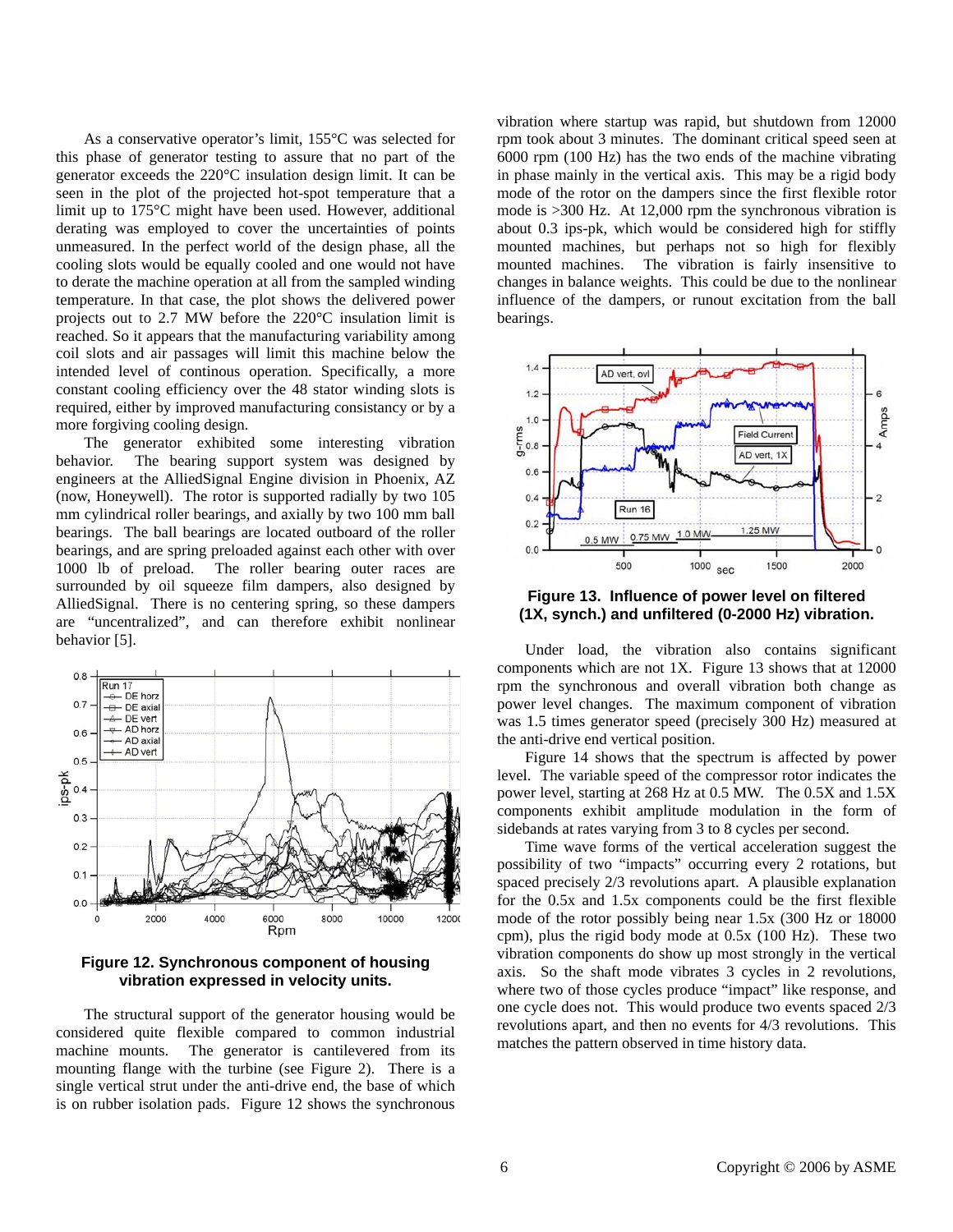

**Figure 14. Waterfall plot of housing vibration. Four compressor speeds correspond to 0.5, 0.75, 1.0 and 1.25 MW.** 

# **THE TURBINE AS PRIME MOVER**

The ETF40B Marine Gas Turbine Engine (MGTE) was designed for main propulsion on board all US Navy Landing Craft Air Cushion (LCAC) vessels which have undergone the Service Life Extension Plan. This Enhanced-TF40B engine is really a combination of two other engines: the TF40B, which powers the original Legacy LCAC and the more powerful TF50 model.

As a marine engine, the compressor and turbine are designed for and coated with appropriate materials to withstand the harsh environment the LCAC encounters from off shore, through the surf/shore interface, and even several miles inland when required.

The engine used during the ALPS testing was the prototype test engine designed and manufactured by Honeywell. Unlike engines used in the fleet, this particular engine is heavily instrumented to monitor a variety of parameters, which in turn allow careful observation and evaluation of engine performance, degradation and changes in operating characteristics.

A typical fleet-use run cycle includes various output shaft speeds and various loads with a maximum craft limit of 3955 shp (gearbox operating limit). Since, on board the craft, engine load varies with sea state and craft loading, a range of power outputs is typical for a standard mission.

The ALPS high speed generator was considered the more sensitive item during testing at NSWCCD-SSES, hence the initial runs were tailored to fine tune how the engine and generator acted together. Initial speed ramps were gradually introduced to protect against possible over-acceleration of the generator. After several runs, the observed performance showed that the system was capable of transitioning from engine idle to 100% rated speed of the generator without the need for interim speed steps. It was also noted that even under the zero load condition, the idle speed of the engine did not exceed 100% rated speed of the generator. This would ensure that, as long as the controls remained set, no damage would result from the engine running with the generator unloaded.

Since the majority of testing involved single-speed set output, engine operation was limited from transitions between start, idle and run (pre-set to 80% of engine rated speed) without any direct operator input for speed control. All power demands were automatically adjusted for by the FADEC engine control by varying N1 and fuel demand. These adjustments were automatic as they were required to maintain the set output speed.

Coupling the ETF40B MGTE to the ALPS high speed generator was a deviation from the original intent of the engine. Capped to a maximum output speed of 12,000 rpm corresponds to roughly 80% of rated engine output speed (15,400 rpm). Craft operations rarely, if ever, run at this speed hence the engine was operating outside of its standard range.

The deviation from standard operation in order to power a generator had several consequences. Since the engine, independent of the craft drive train, is capable of producing up to 5700 shp (4.25 MW, boost), operating far off the power point results in an loss of engine efficiency. Since gas turbine engines are generally purpose built, this drawback would apply to a coupling of any high speed generator to an engine originally designed as a main propulsion unit. Furthermore, as this particular engine was never designed to operate at constant speed at all times but is instead designed to operate over a range, designs associated with operation over the wider range were not taken advantage of and may have even limited the engines potential at the generator speed. While dedicated gas turbine power units exist, they incorporate reduction gear boxes between the output shaft and generator unit and hence the gearbox itself and associated losses draw away from the true customer power output of the engine. However, these engines are typically designed with the specific intent of operating at a set output speed.

The benefit in this installation, even using a purpose built engine, and as witnessed in testing at NSWCCD-SSES is that the engine is allowed to operate at a steady output speed regardless of power output with only the gas generator or core having to adjust for changes in demand. From an engine lifecycle standpoint, this greatly reduces the stresses associated with transient speeds and repeated starting and securing of the engine itself. Additionally, operation of the engine at only 80% speed drastically reduces the risks posed by potential overspeed resulting in a safer operating environment.